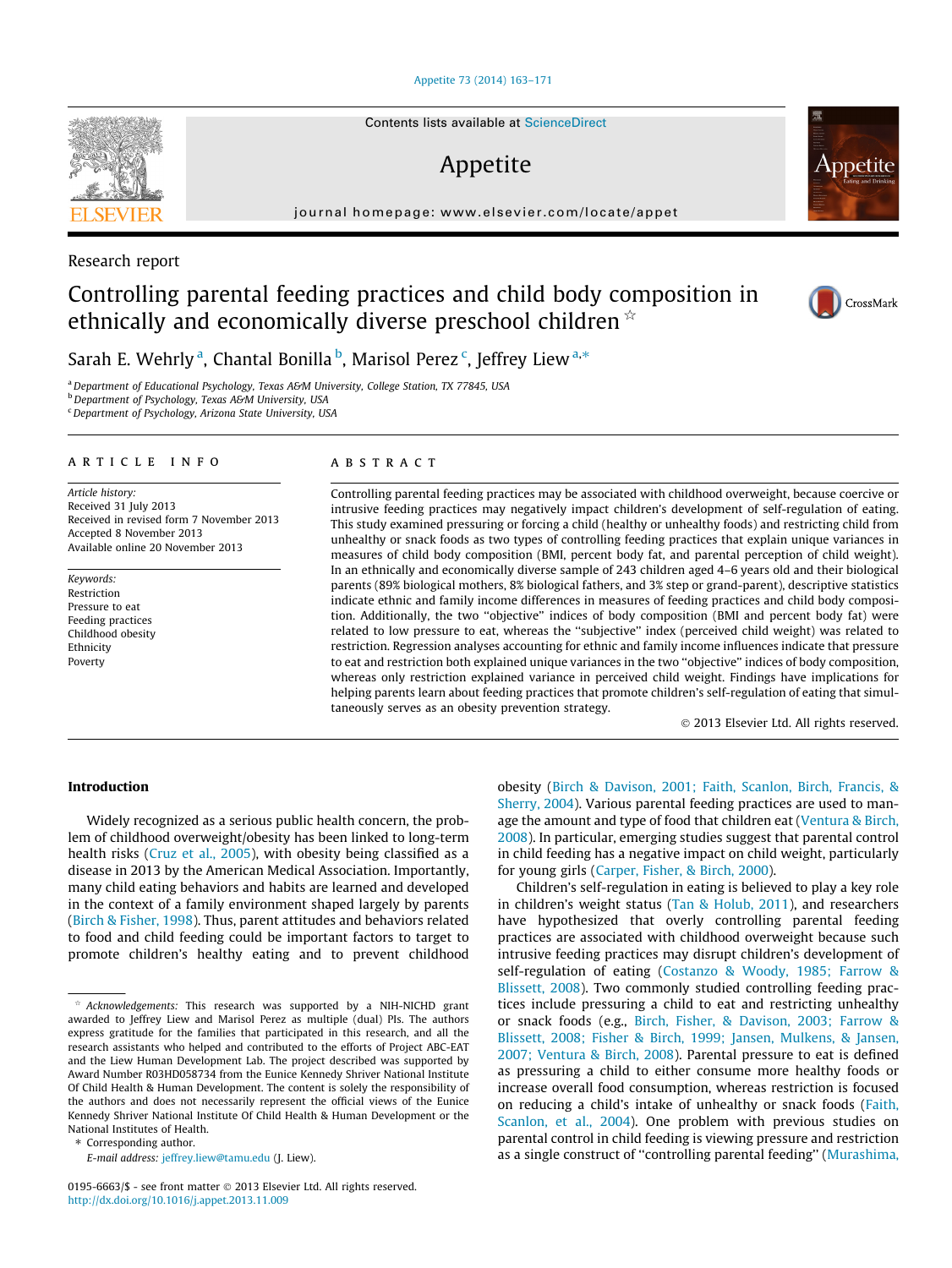[Hoerr, Hughes, & Kaplowitz, 2012](#page-8-0)). Although pressure or force feeding and restriction of unhealthy or snack foods are both controlling forms of parental feeding, they may have differential or unique contributions to child weight status. Importantly, longitudinal data suggests that controlling feeding practices can be causal in predicting child weight [\(Farrow & Blissett, 2008](#page-7-0)). Thus, the present study examines the unique or joint effects of these two forms of controlling parental feeding practices on child body composition.

#### Parental control in child feeding

A growing body of research supports a linkage between controlling parental feeding practices and child body composition (e.g., BMI or overweight status). In a recent review of 31 studies (majority were cross-sectional designs), the most frequent finding was that restricting a child from eating unhealthy or snack foods was related to higher BMI/overweight, whereas pressuring a child to eat during feeding was related to lower BMI/weight gain [\(Hurley,](#page-7-0) [Cross, & Hughes, 2011](#page-7-0)). However, an examination of inconsistent findings across studies suggests that research on the linkages between feeding practices and child body composition needs to take into account demographic variables, including child age [\(Campbell](#page-7-0) [et al., 2010](#page-7-0)), family SES [\(Cardel et al., 2012](#page-7-0)), and country/region of study [\(Musher-Eizenman, de Lauzon-Guillain, Holub, Leporc, &](#page-8-0) [Charles, 2009\)](#page-8-0). Furthermore, within this literature, parent perceptions of child weight (e.g., as measured by parental concern of child weight) may partly explain differences in parental feeding practices ([Gregory, Paxton, & Brozovic, 2010; Webber, Hill, Cooke,](#page-7-0) [Carnell, & Wardle, 2010\)](#page-7-0). For example, in a study of Australian children aged 2–4 years, maternal pressure and restriction were associated with maternal concern about child weight and child eating behaviors, but child BMI did not independently predict maternal feeding practices ([Gregory et al., 2010\)](#page-7-0). In middle childhood, child BMI was linked to lower pressure to eat and higher restriction in a sample of American children ages 7–9 years ([Webber et al., 2010](#page-8-0)). In addition, the association between child BMI and restrictive feeding was fully mediated by maternal concern about weight. Higher levels of pressuring child to eat were associated with lower perceived child weight, but perceived weight did not mediate the relationship between child weight status and pressuring child to eat. [Webber et al. \(2010\)](#page-8-0) concluded that restriction is more likely to be a consequence of maternal concern about their child becoming overweight rather than a cause of higher child weight or weight gain, and pressure to eat is likely influenced by parental concern that the child consumes healthy foods, eats enough, and maintains the appropriate weight.

With regard to directionality of influence between parental feeding and child body composition, limited longitudinal studies exist on controlling feeding practices; however, [Faith, Berkwowitz,](#page-7-0) [et al. \(2004\)](#page-7-0) found that parental restriction of unhealthy or snack foods at child age 5 years predicted higher BMI 2 years later. In contrast, [Campbell et al. \(2010\)](#page-7-0) utilized a larger sample and found higher restrictive feeding with children ages 5–6 years predicted lower BMI 3 years later, though no such relationship was found at follow-up for children ages 10–12 years at baseline. The researchers call into question whether restricting intake of foods at early ages is detrimental to child weight outcomes [\(Campbell](#page-7-0) [et al., 2010\)](#page-7-0). Rather, parents may be responding to child characteristics.

#### Family Income and Ethnicity

Although researchers find that overweight and obesity are more prevalent in low SES and ethnic minority groups [\(Ogden, Carroll,](#page-8-0) [Curtin, Lamb, & Flegal, 2010; Shrewsbury & Wardle, 2008;](#page-8-0) [Spruijt-Metz, Li, Cohen, Birch, & Goran, 2006\)](#page-8-0), limited research

has examined the relationship of these socio-demographic variables with parental feeding practices (e.g., [Hennessy, Hughes,](#page-7-0) [Goldberg, Hyatt, & Economos, 2010; Murashima et al., 2012; Sacco,](#page-7-0) [Bentley, Carby-Shields, Borja, & Goldman, 2007; Sparks & Radnitz,](#page-7-0) [2013; Spruijt-Metz, Lindquist, Birch, Fisher, & Goran, 2002\)](#page-7-0). Existing literature with low-income minority samples suggests that certain parental feeding practices, such as an indulgent feeding style, were associated with child overweight [\(Hughes, Power, Fisher,](#page-7-0) [Mueller, & Nicklas, 2005](#page-7-0)). However, some inconsistencies exist in the literature. For example, in a cross-sectional study of ethnically diverse, low-income preschoolers and their mothers, [May et al.](#page-7-0) [\(2007\)](#page-7-0) found that neither child race nor maternal pressure to eat and restriction were linked to child overweight based on child BMI. Although there does not appear to be a strong link between child race and child BMI, ethnic differences in parental feeding styles have been found, with Hispanic parents reporting more indulgent and African–American parents reporting more uninvolved feeding practices than other ethnic groups [\(Hughes et al.,](#page-7-0) [2005\)](#page-7-0). In contrast to pressure to eat and restriction which are considered two different types of controlling parental feeding practices, indulgent and uninvolved feeding are two different types of permissive feeding practices. While indulgent and uninvolved feeding may not have a bijective relationship or one-to-one correspondence to pressure to eat or restriction, it is likely that indulgent feeding consists of a combination of high pressure to eat and low restriction of unhealthy or snack foods. Of particular relevance to the present study, [Cardel et al. \(2012\)](#page-7-0) found that low SES was linked to child adiposity, parental restriction, and parental pressure to eat in an ethnically and economically diverse U.S. sample.

The present study focused on relations between measures of parental control in child feeding and child body composition. In addition, we tested whether two types of controlling feeding practices would explain unique variances in measures of child body composition. Descriptive statistics were conducted to examine potential socio-demographic differences in the major study variables. In addition, the unique and joint effects (above and beyond contributions from household income and child ethnicity) of parental pressure and restriction on three indices of child body composition (i.e., parental perception of child weight, child BMI, and child percent of body fat) were examined. Based on prior research in economically and ethnically diverse samples (e.g., [Cardel et al.,](#page-7-0) [2012\)](#page-7-0), we hypothesized that controlling parental feeding practices and child body composition would vary by household income and child ethnicity. We expected indicators of child overweight (perceived child weight, child BMI and child percent body fat) to be inversely related to pressure to eat but positively related to restriction. Also, we expected household income to be inversely related to pressure to eat, restriction, and indicators of child overweight. Lastly, we hypothesized that the two controlling feeding practices (i.e., pressure to eat and restriction) would explain unique variances in the measures of child body composition.

## Method

#### Participants

Participants were 243 children aged 4–6 years old (126 males and 116 females;  $M = 4.80$  years,  $SD = 0.84$ ) and their caregivers (89% biological mothers, 8% biological fathers, and 3% step- or grand-parent). Persons per household ranged from 2 to 10  $(M = 4.27, SD = 1.41)$ , and the majority of parents (49.8%) reported a monthly household income of \$3000 or below, and 11.3% reported a monthly household income above \$9000. Using persons per household and monthly household income data, families were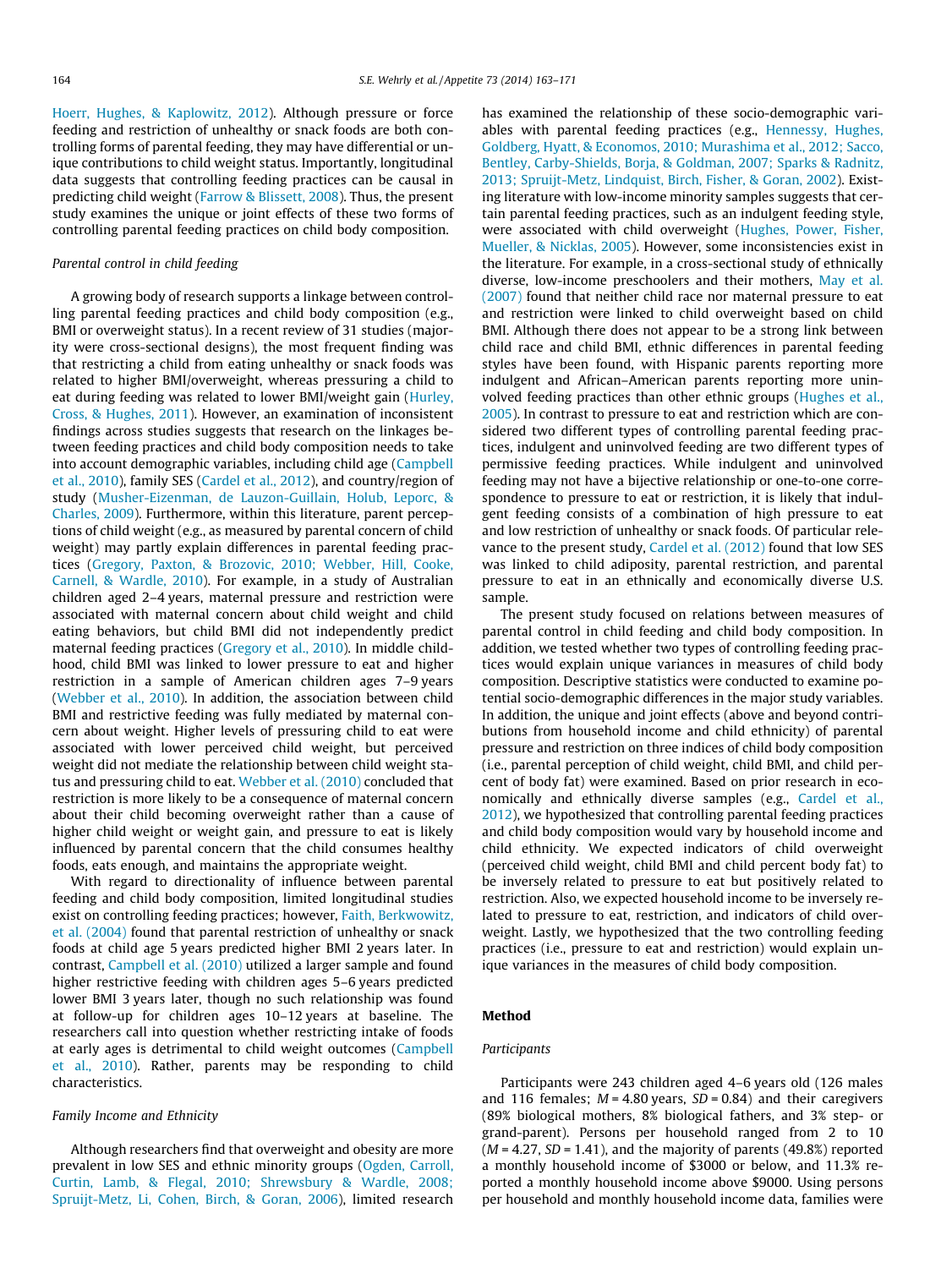classified as either above or below the poverty line using the U.S. Department of Human Health and Human Services guidelines, and 33% of families were considered living at or below the poverty line. Children's ethnicity was coded as White Non-Hispanic (44.6%), White Hispanic (26.3%), Black, (21.3%), Asian (5.8%), and American Indian (2.1%).

#### Procedures

This study was part of a larger study that examined child and parental factors associated with children's self-regulation, eating behaviors, and body composition. Recruitment and data collection protocols were approved by the university Institutional Review Board (IRB). Using flyers, participants were recruited from waiting rooms of pediatricians' offices, daycare centers, preschools, and local stores or businesses that were frequented by families. In addition, information was sent via electronic mail to universityaffiliated personnel who worked with families asking them to distribute flyers to eligible participants. Information on contacting the researchers to participate in the study was provided on flyers. To participate, children must have been ages 4–6 years old. Children and their biological parents were excluded if (1) they were unable to use English fluently, (2) had a history of traumatic brain injury, (3) had a significant disability that would prevent them from completing the tasks in this study, such as blindness, (4) had food allergies related to the food groups (chocolate or grapes) that were provided in the larger study. For the larger study, children and their parents visited the laboratory for one session that lasted approximately 1.5 h that included a series of observational tasks not included in the present study. As part of the experimental session, parents completed a series of questionnaires on themselves and their child. For each session, parents received \$50 and children received a toy as a token of appreciation and compensation for their time and participation.

### Measures

Primary study measures included parents' controlling feeding practices and child body composition. Controlling feeding practices (specifically pressure to eat and restriction) were assessed using parent ratings, and child body composition was assessed using parent perceptions, calculated BMI, and calculated percent body fat.

#### Controlling parental feeding practices

To assess parents' controlling child feeding practices, parents rated items on a 5-point scale from the Pressure to Eat and the Restriction subscales ( $\alpha$ s = .76 and .81, respectively) of the Child Feeding Questionnaire (CFQ; [Birch et al., 2001\)](#page-7-0). The CFQ asks parents to rate how frequently they use particular feeding practices. Pressure to Eat consists of 4 items such as ''My child should always eat all of the food in his/her bowl.'' Restriction consists of 10 items such as ''I have to be sure that my child does not eat too much of his/her favorite foods.'' The CFQ is a rating scale commonly used for examining these variables (e.g., [Faith, Berkowitz, et al., 2004;](#page-7-0) [Hughes et al., 2005; Spruijt-Metz et al., 2002\)](#page-7-0).

#### Child body composition

To assess child body composition, data was collected on parent perceptions, calculated BMI, and calculated percent body fat. Parents rated their perceptions of their child's weight status (as markedly underweight, underweight, normal, overweight, or markedly overweight) using items from the Perceived Child Weight subscale  $(\alpha = .85)$  of the CFQ ([Birch et al., 2001\)](#page-7-0). In addition, child BMI was calculated as BMI-for-age (age- and sex-specific) using experimenter-measured child weight and height with Centers for Disease Control and Prevention (CDC) growth charts ([Kuczmarski et al.,](#page-7-0) [2000](#page-7-0)). Note that we did not transform the BMI-for-age values into BMI Z-scores or percentiles ([Cole, Faith, Pietrobelli, & Heo, 2005\)](#page-7-0). The percent of child body fat was calculated using data provided by a body composition machine calibrated for children. Typically, over 20% body fat is considered overweight and below 13% body fat is considered underweight for 4- to 6-year-olds [\(McCarthy,](#page-8-0) [Cole, Fry, Jebb, & Prentice, 2006](#page-8-0)).

#### Results

#### Descriptive statistics

Descriptive statistics were conducted to examine if participant and socio-demographic characteristics were associated with major variables. Refer to [Table 1](#page-3-0) for information on sample characteristics and the means and standard deviations of major study variables.

#### Child age and gender

Correlations and single-factor (gender) multivariate analyses of variance (MANOVA) were conducted to test for differences on major variables for child age and gender, respectively. Results indicate no child age or gender differences.

#### Child ethnicity

To examine whether there were ethnic group differences on the three indices of body composition, a single-factor (ethnicity) MANOVA was conducted and differences were found, Wilks's  $Fs(12, 582) = 2.66$ ,  $p < .01$ . Univariate results indicate ethnic group differences on all three indices of body composition (i.e., perceived child weight, child BMI, and child percent body fat),  $Fs(4, 222) = 3.49, 4.29, and 2.55, ps < .05, respectively. Post hoc$ paired comparisons were conducted to interpret ethnic differences on indices of body composition. On measures of perceived child weight, parents of White Hispanic children perceived their children to be heavier ( $M = 2.63$ ,  $SD = 1.47$ ) than parents of White Non-Hispanic children ( $M = 1.90$ ,  $SD = 1.13$ ). On measures of child BMI, White Non-Hispanic children  $(M = 16.29, SD = 1.78)$  were lower than Black children ( $M = 17.17$ ,  $SD = 2.69$ ) but higher than Asian children ( $M = 14.76$ ,  $SD = 1.72$ ). In addition, Asian children were lower on BMI than White Hispanic ( $M = 16.83$ ,  $SD = 2.16$ ) and Black children. The same pattern was found for percent body fat, with Asian children ( $M = 18.69$ ,  $SD = 4.74$ ) being lower than White Hispanic  $(M = 22.95, SD = 6.28)$  and Black children  $(M = 23.14, SD = 4.74)$ . See [Fig. 1](#page-3-0) for comparisons of indices of child body composition among ethnic groups.

To examine ethnic group differences on the two forms of controlling parental feeding practices with child BMI as a covariate, multivariate analysis of covariance (MANCOVA) was conducted, and results revealed a main effect of ethnic group on feeding practices: Wilks'  $\lambda$  = .86,  $F(8,440)$  = 4.49,  $p < .01$ . Univariate results indicate ethnic differences on pressure to eat and restriction,  $Fs(4, 221) = 7.04$  and 2.53,  $ps < .01$  and .05, respectively. Post hoc multiple pairwise comparisons with Bonferroni corrections were conducted. On pressuring to eat, White Non-Hispanic parents reported lower pressure  $(M = 2.32, SD = 1.0)$  than White Hispanic, Black, and Asian parents (Ms = 2.73, 3.01, and 3.42, SDs = 1.03, 1.12, and .99, respectively). On restriction of unhealthy or snack foods, Asian parents reported higher restriction (M = 4.07, SD = .68) than White Non-Hispanic, White Hispanic, and Black parents (Ms = 3.33, 3.40, and 3.42, SDs = .94, 1.13, and .77, respectively); however, the difference between Asian and Black parents was marginally significant. See [Fig. 2](#page-4-0) for comparisons of parental pressure and restriction among ethnic groups.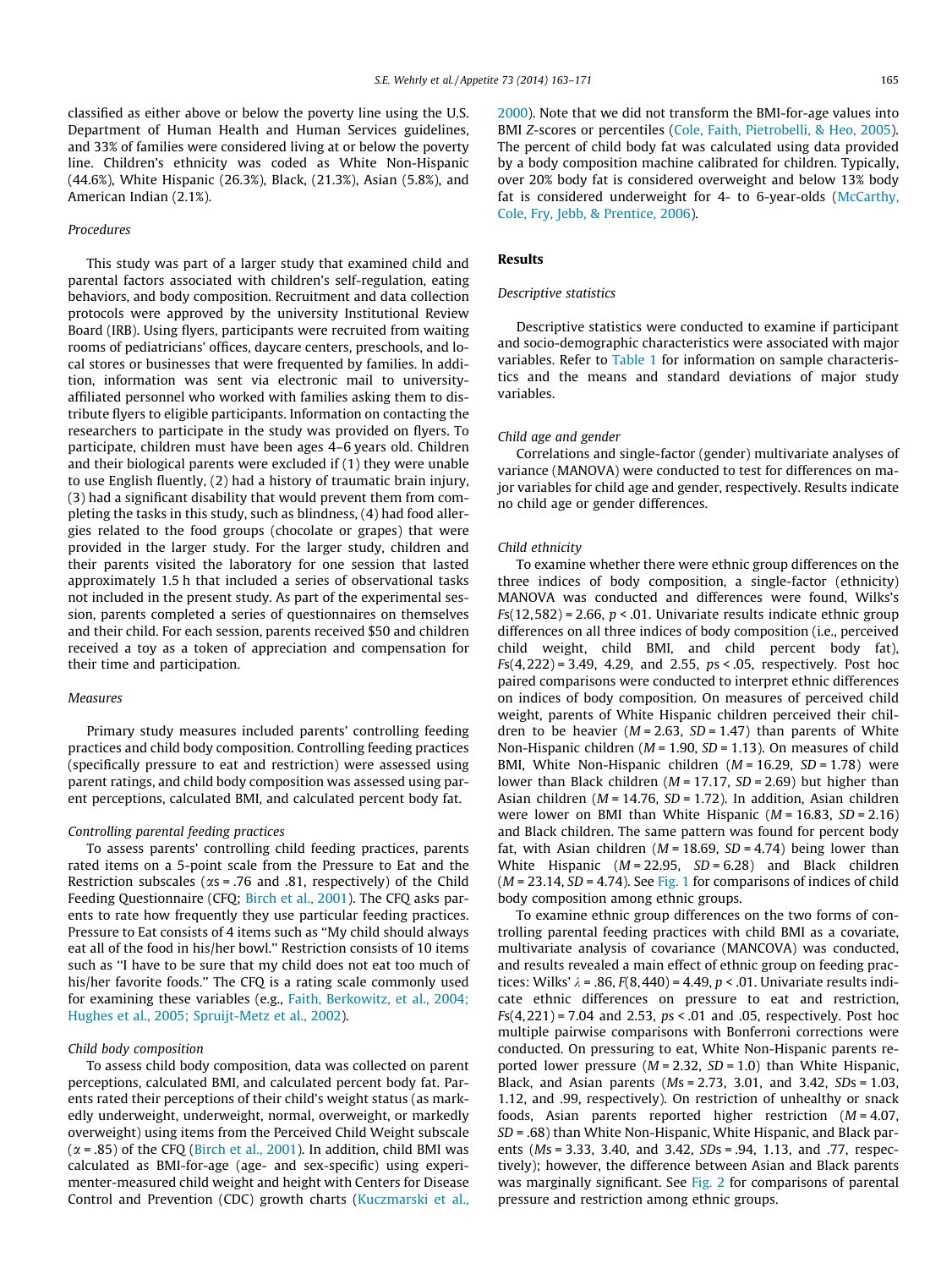#### <span id="page-3-0"></span>Table 1

| Partial correlations for major variables controlling for child ethnicity and family income. |  |  |  |  |
|---------------------------------------------------------------------------------------------|--|--|--|--|
|                                                                                             |  |  |  |  |

| Pressure to eat        | $\overline{\phantom{0}}$ |           |                          |             |                          |
|------------------------|--------------------------|-----------|--------------------------|-------------|--------------------------|
| Restriction            | .18                      |           |                          |             |                          |
| Perceived child weight | .04                      | .40       | $\overline{\phantom{0}}$ |             |                          |
| Child BMI              | $-.31$ <sup>*</sup>      | $.12^{+}$ | $.30$ <sup>**</sup>      |             |                          |
| Child percent body fat | $-.24$ <sup>*</sup>      | $.13^{+}$ | .28                      | .86         | $\overline{\phantom{a}}$ |
| Mean and SD            | 2.63(1.11)               | 3.41(.97) | 2.22(1.28)               | 16.57(2.17) | 22.08 (5.70)             |

## Note.

 $* p < .05.$ 

 $+p < .10.$ 

 $n < .01$ .



Fig. 1. Indices of child body composition by ethnic groups.

### Family income

Family or household monthly income was negatively correlated with parental pressuring child to eat, parents' perceptions of child weight status, and child BMI ( $rs = -.22, -.14,$  and  $-.15, ps < .05,$ respectively). See [Figs. 3 and 4](#page-4-0) for comparisons of indices of child body composition and parental pressure and restriction among ethnic groups and among economic groups. Economic groups were classified as living above or below the poverty line (calculated using persons per household and monthly household income data). For subsequent analyses, household monthly income data were used rather than the dichotomous poverty classification in order to consider the economic diversity of families in this sample.

#### Correlational analyses

Due to differences on major variables that were found for child ethnicity and household income, partial correlations controlling for ethnicity and income were conducted to examine relations among major variables. Correlations are summarized in Table 1, and we highlight the major findings in text. Partial correlations indicated both types of controlling parental feeding practices (i.e., pressure and restriction) were positively related to one another. The three

indices of child body composition (i.e., parental perception of child weight, child BMI, and child percent of body fat) were all positively related to one another. In addition, perceived child weight was positively related to parental restriction, but not to pressure to eat. Furthermore, high child BMI and high body fat measures were associated with low pressure to eat.

#### Regression analysis

To test whether the two forms of control parental feeding practices explain unique variances in the three indices of child body composition, three separate hierarchical multiple regression analyses were conducted. Child ethnicity and household income were included as covariates and entered in the first step, with pressure to eat and restriction entered in the second step of the regression analyses to predict each of the three indices of child body composition. Results for the three regression analyses are summarized in [Table 2.](#page-6-0) Results indicated that pressure to eat and restriction explained unique variances in child BMI and child percent body fat. Pressure to eat predicted lower, whereas restriction predicted higher, BMI and percent body fat. For parental perceived child weight, restriction (but not pressure to eat) predicted perceived child weight.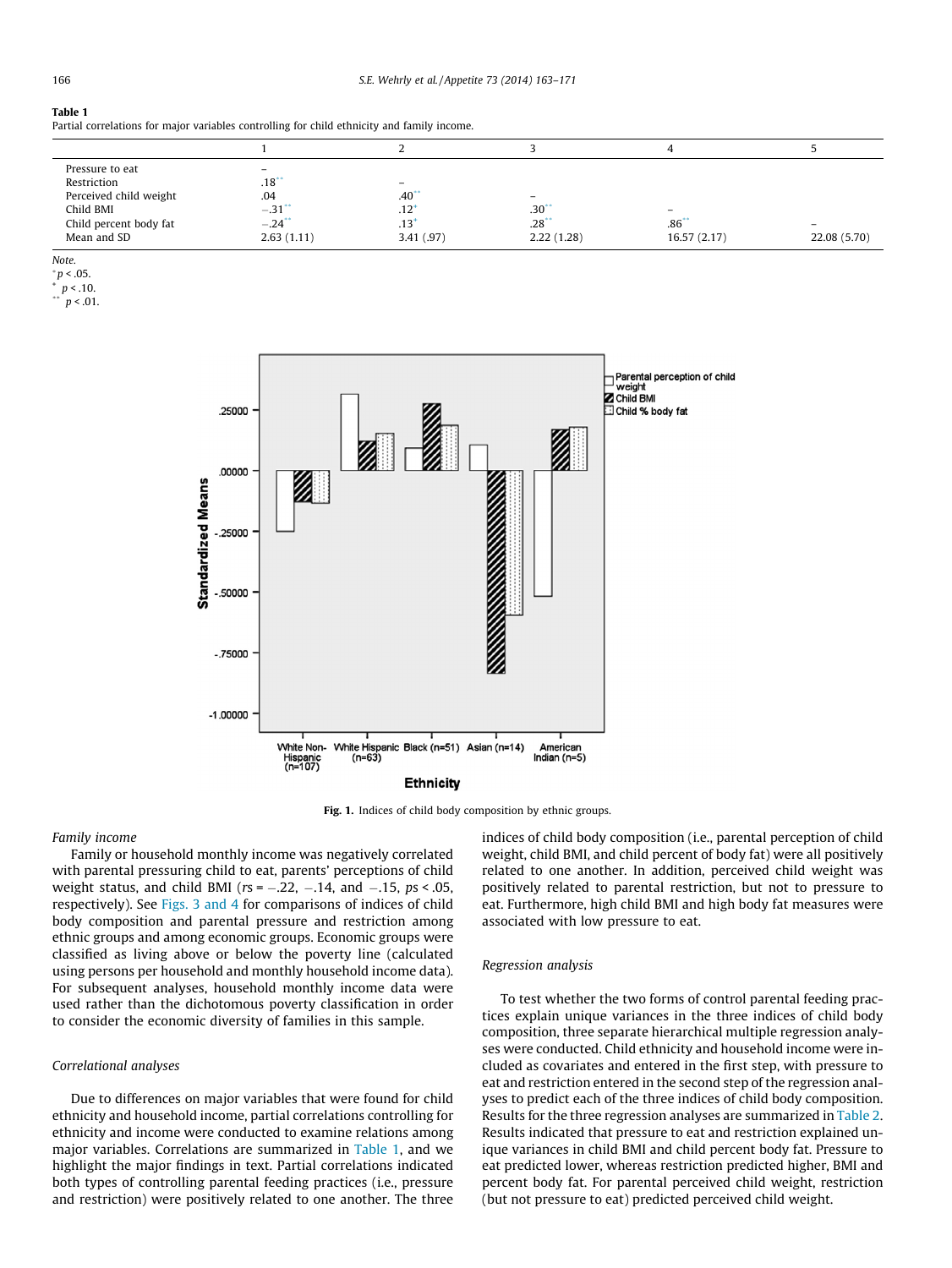<span id="page-4-0"></span>

Fig. 2. Parental pressure and restrictive feeding by ethnic groups.



Fig. 3. Indices of child body composition by economic groups.

### Discussion

The primary purpose of our study was to examine whether controlling parental feeding practices and child body composition differed by socio-demographic variables, and the effects of two types of controlling parental feeding practices on multiple metrics of child body composition. Study results indicate that measures of parental coercive control in child feeding and measures of child body composition differed across ethnic groups and SES. Even when accounting for such ethnic and SES differences, both types of controlling feeding practices (i.e., pressure to eat and restriction of unhealthy foods) explained unique variances in child BMI and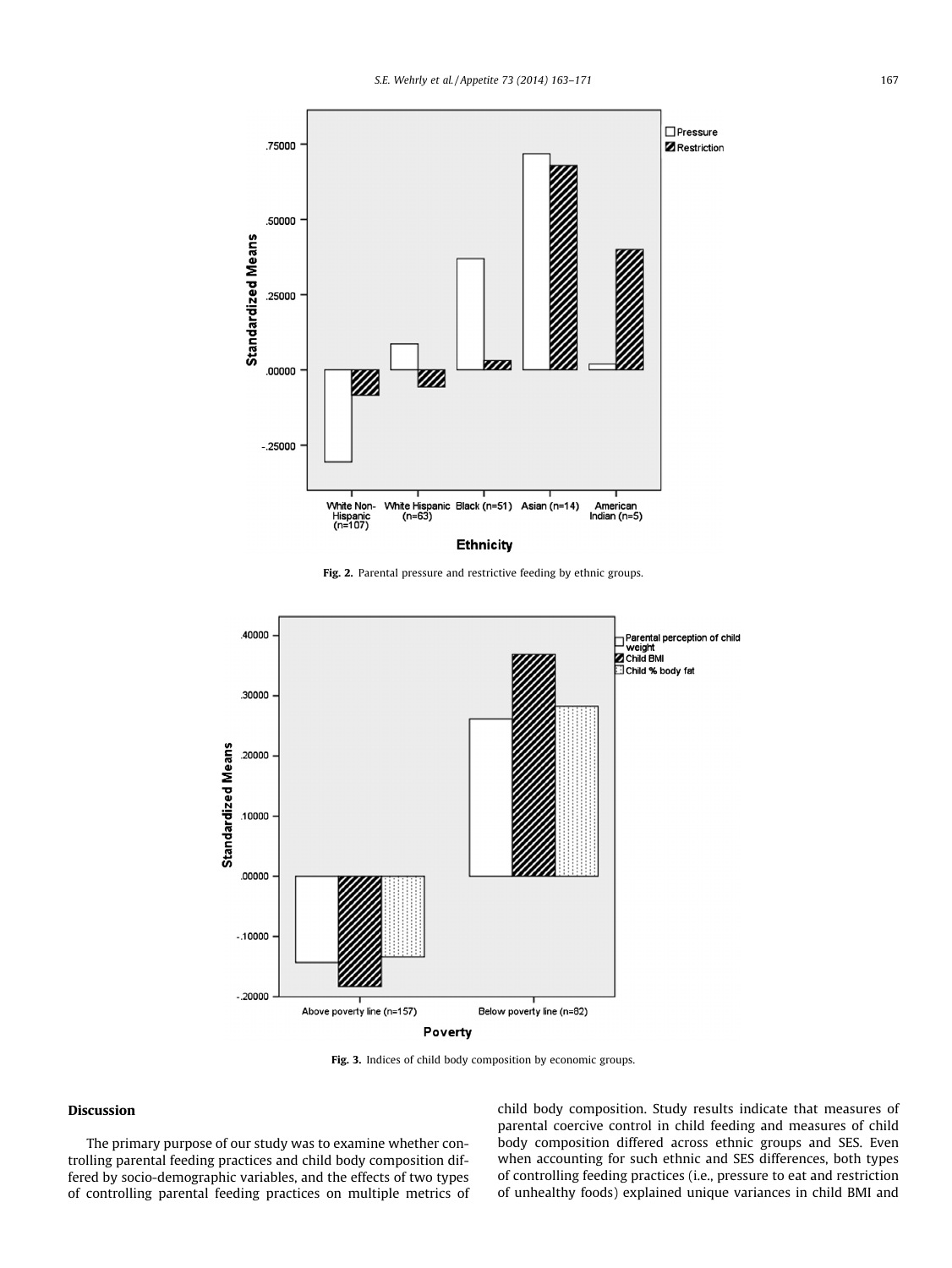

Fig. 4. Parental pressure and restrictive feeding by economic groups.

child percent body fat. However, only restriction (not pressure to eat) explained variance in parental perceived child weight.

#### Ethnic and family income differences

Compared to higher income households, low household income was associated with greater parental pressure to eat and higher child weight (based on subjective and objective measures of perception and BMI). Our findings are consistent with previous studies that found higher rates of obesity and overweight in low SES and ethnic minority groups [\(Ogden et al., 2010; Shrewsbury & Wardle,](#page-8-0) [2008\)](#page-8-0). In regard to parental feeding practices, our findings generally corresponded with the pattern of results from another study with an ethnically and economically diverse sample ([Cardel et al.,](#page-7-0) [2012\)](#page-7-0). Consistent with findings from [Cardel et al. \(2012\)](#page-7-0), we found that low SES was associated with higher adiposity (see [Fig. 3\)](#page-4-0) as well as with high pressure (see Fig. 4). Our findings differed some-what from [Cardel et al. \(2012\)](#page-7-0) who found that low SES was associated with high restriction. Instead, our data indicates that parents living below the poverty line were more likely to endorse low restriction of unhealthy or snack foods (Fig. 4). However, this difference might partly be explained by the fact that low SES is somewhat different than living below the poverty line. Families living in poverty often experience food insecurity, which may make it more challenging for parents to be restrictive of unhealthy or nutritionpoor foods [\(Fiese & Jones, 2012; Larson & Story, 2011](#page-7-0)). Further research is needed on influences of poverty on parental feeding and child body composition. Additionally, we found ethnic differences on parental pressure or force feeding and restrictive feeding. White Non-Hispanic parents were lower than other ethnic groups on pressure or force feeding, whereas Asian parents were higher on restrictive feeding than other ethnic groups (see [Fig. 2](#page-4-0)). It is unclear why Asian parents endorse higher restrictive feeding practices than other ethnic groups. Perhaps Asian parents are responding to their children becoming more acculturated or ''Americanized'' and adopting foods such as desserts and sweetened beverages into their diet [\(Diep et al., in press\)](#page-7-0). Traditional Asian values require parents to make good choices for their children using strictness– supervision such as parental monitoring and limit-setting [\(Liew,](#page-7-0) [Kwok, Chang, Chang, & Yeh, in press](#page-7-0)), and restriction of unhealthy or snack foods may be considered part of parents' duty.

Previous research has identified restriction and pressure to eat as two important parental practices that influence child eating habits and body composition both concurrently and longitudinally ([Birch & Davison, 2001; Faith, Berkowitz, et al., 2004; Faith,](#page-7-0) [Scanlon, et al., 2004\)](#page-7-0). Our results indicated that pressure to eat and restriction of unhealthy or snack foods were positively correlated with each other, suggesting that indeed, they are both forms of controlling parental feeding practices but they comprise distinct dimensions. In line with prior research, our results are best understood by taking into account the bidirectional nature of child characteristics and parental feeding practices (also see [Sparks &](#page-8-0) [Radnitz, 2013](#page-8-0)). Our study further contributes to the literature by situating these relationships within the socio-demographic context of the family.

## Pressure and force feeding

Prior studies have indicated that parental pressure to eat impacts child eating behavior in a variety of ways with researchers' arriving at a general consensus that pressure is counterproductive for children's development of healthy eating practices ([Mitchell,](#page-8-0) [Farrow, Haycraft, & Meyer, 2013](#page-8-0)). In particular, pressuring or forcing child to eat (even if foods are considered healthy) may disrupt children's development of self-regulated eating. Parental pressure is associated with children's decreased liking and consumption of the to-be-eaten food [\(Galloway, Fiorito, Francis, & Birch, 2006;](#page-7-0) [Galloway, Fiorito, Lee, & Birch, 2005](#page-7-0)), less enjoyment of eating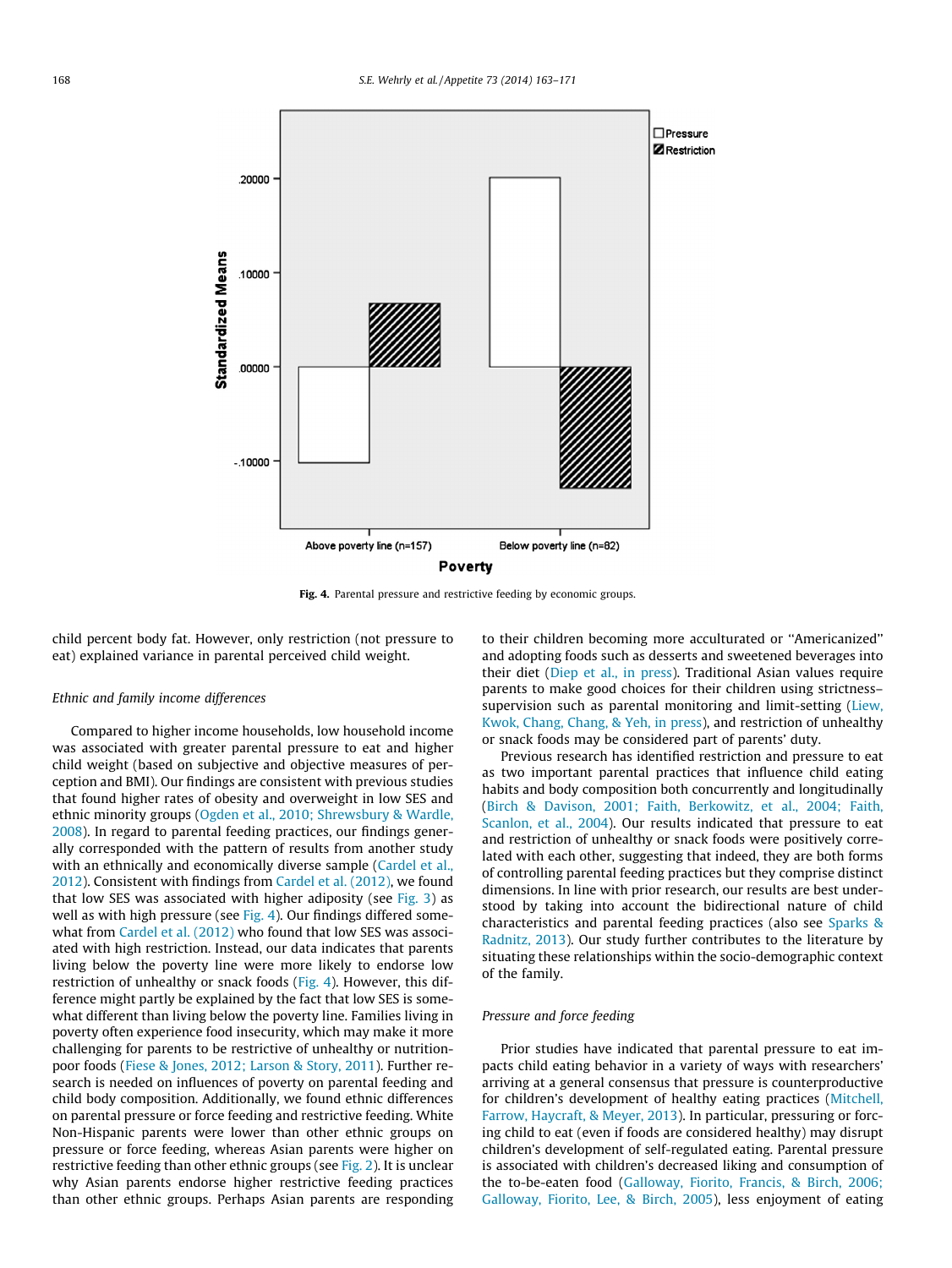<span id="page-6-0"></span>

| Table 2                                                                                      |  |
|----------------------------------------------------------------------------------------------|--|
| Hierarchical multiple regression analyses for 3 separate measures of child body composition. |  |

| Predictor                        | Measure of child body composition |                |                     |               |     |                     |                             |       |              |
|----------------------------------|-----------------------------------|----------------|---------------------|---------------|-----|---------------------|-----------------------------|-------|--------------|
|                                  | Perceived child weight            |                |                     | Child BMI     |     |                     | Child percent body fat      |       |              |
|                                  |                                   | $\mathbb{R}^2$ | $\triangle R^2$     | R             |     | $\triangle R^2$     |                             | $R^2$ | $\Delta R^2$ |
| 1. Child ethnicity family income | .07<br>$-.17$ <sup>**</sup>       | .20            | $.04$ <sup>**</sup> | .05<br>$-.26$ | .18 | .03                 | .06<br>$-.16$ <sup>*</sup>  | .10   | .01          |
| 2. Pressure to eat restriction   | $-.04$<br>$.41$ <sup>**</sup>     | .45            | $.21$ <sup>**</sup> | $-.36$<br>.18 | .40 | $.16$ <sup>**</sup> | $-.30$ <sup>**</sup><br>.18 | .32   | .10          |

Note. Beta values are standardized partial regression coefficients from the final step of the regression analyses.

 $p \le 0.05$ .

 $p \leq .01$ .

([Webber et al., 2010\)](#page-8-0), food avoidance ([Powell, Farrow, & Meyer,](#page-8-0) [2011\)](#page-8-0), and increased food consumption ([Orrell-Valente et al.,](#page-8-0) [2007](#page-8-0)). Although few studies have been conducted with multiethnic samples, existing studies suggest that there are cultural differences in the endorsement or the use of parental pressure (e.g., [Cardel et al., 2012\)](#page-7-0). Present study results indicate that parents of White (Non-Hispanic) children were lower on pressuring their child to eat than other ethnic groups (see [Fig. 2\)](#page-4-0). This corresponded with [Cardel et al. \(2012\)](#page-7-0)'s finding that European American parents were lowest on pressuring children to eat compared to Hispanic American and African American parents. This may be a cultural difference related to reasons that parents pressure their children to eat (healthy or unhealthy foods) based on cultural values and priorities. Conversely, our findings indicated that parents of Asian children were higher on pressuring child to eat than other ethnic groups. Previous studies indicate that while Asian Americans tend to eat out less often than Whites (Non-Hispanic), more acculturated or ''Americanized'' Asian American youth adopt foods such as desserts, salty snacks, and sweetened beverages into their diet ([Diep et al., in press\)](#page-7-0). It is possible that Asian parents use pressure in response to children adopting unhealthy or snack foods into their diet, and parents react by pressuring children to eat healthy foods which may include traditional Asian foods. It is important to note that Asian children in this sample were lower on multiple indices of body composition than other ethnic groups. Thus, an alternative explanation may be that Asian parents viewed their children as under the weight of peers, although we found no evidence that parents of Asian children perceived their child's weight as lower or as higher than other ethnic groups. However, it is important to note that we did not assess parents' concern about child's (over or under) weight and longitudinal research suggests that mother's concern for child's weight may protect against an increase in child adiposity in white mother–child dyads ([Spruijt-Metz et al., 2006\)](#page-8-0). [Webber et al. \(2010\)](#page-8-0) suggest that pressure may be a more complex construct than restricting child eating; on the one hand parents may pressure children to eat because of a perceived need for weight gain to attain a healthy weight, conversely parents may pressure overweight children to eat more healthy foods in order to lose weight ([Webber et al.,](#page-8-0) [2010](#page-8-0)). Our findings suggest that further study of parental perceptions and practices with reference to cultural and socioeconomic factors is warranted.

#### Restriction of unhealthy or snack foods

Restriction was unrelated to indicators of childhood overweight (BMI and percent body fat) in our sample. Although restriction has been related to childhood overweight in a U.S. sample of non-Hispanic white children from middle- to upper-income families ([Johnson & Birch, 1994\)](#page-7-0), findings have been inconsistent in studies with lower income and ethnic minority samples. In a sample of

low-income African Americans, a positive association between maternal restriction and their preschoolers' BMI was found only for obese mothers [\(Powers, Chamberlin, van Schaick, Sherman, &](#page-8-0) [Whitaker, 2006](#page-8-0)). In an economically diverse and multi-ethnic elementary-aged sample, [Cardel et al. \(2012\)](#page-7-0) found that restriction predicted child adiposity.

Our findings indicated no significant ethnic differences for restrictive feeding. This contrasts with prior research (e.g., [Cardel](#page-7-0) [et al., 2012](#page-7-0)) that found Hispanic American parents had higher levels of restriction than European American and African American parents. Studies have also found that African American mothers tend to report higher levels of pressure and restriction than White Non-Hispanic mothers [\(Sacco et al., 2007; Spruijt-Metz et al.,](#page-8-0) [2006](#page-8-0)). Indeed, we find a similar pattern for restriction between Black and White Non-Hispanic mothers (see [Fig. 2\)](#page-4-0), although differences were not found across ethnic groups. It also important to note the items for restriction on the CFQ [\(Birch et al., 2001](#page-7-0)) involve the restriction of unhealthy foods (e.g., sweets) and foods as rewards, whereas pressure to eat involves items that are related to eating food in general (e.g., clearing the plate). This has implications for the interplay between child and parent characteristics, including how parental perceptions of child weight may prompt parents to restrict their child from unhealthy or snack foods.

#### Child body composition

Overall, our findings indicate correspondence among the three indices of child body composition. The two ''objective'' indices of body composition (child BMI and percent body fat) were related to low pressure to eat, whereas the ''subjective'' index (perceived child weight) was related to restriction. Consistent with previous research, the relation between parental perception of child weight and restriction but not with pressure to eat may reflect parental concern about the child becoming overweight or obese in the future [\(Keller, Olsen, Kuilema, Meyermann, & van Belle, 2013\)](#page-7-0). Regression analyses indicate that pressure to eat and restriction explain unique variances in the two ''objective'' indices of body composition (child BMI and percent body fat). In contrast, only restriction explained variance in perceived child weight. It is possible that parents pressure their child to eat healthy foods but restrict their child from unhealthy or snack foods (based on parental perceptions that their child is overweight). Such an interpretation of results would be consistent with [Sud, Tamayo, Faith,](#page-8-0) [and Keller \(2010\)](#page-8-0) finding that parents increased restriction of desirable foods to children who weighed more, but they also used fewer foods as rewards for children who weighed more (also part of the restriction scale). Thus, parents who perceive their children as overweight or obese may be more likely to apply restrictive feeding practices with their children. It is important to recognize that while parental perception of child weight was positively correlated with the two ''objective'' indices of body composition,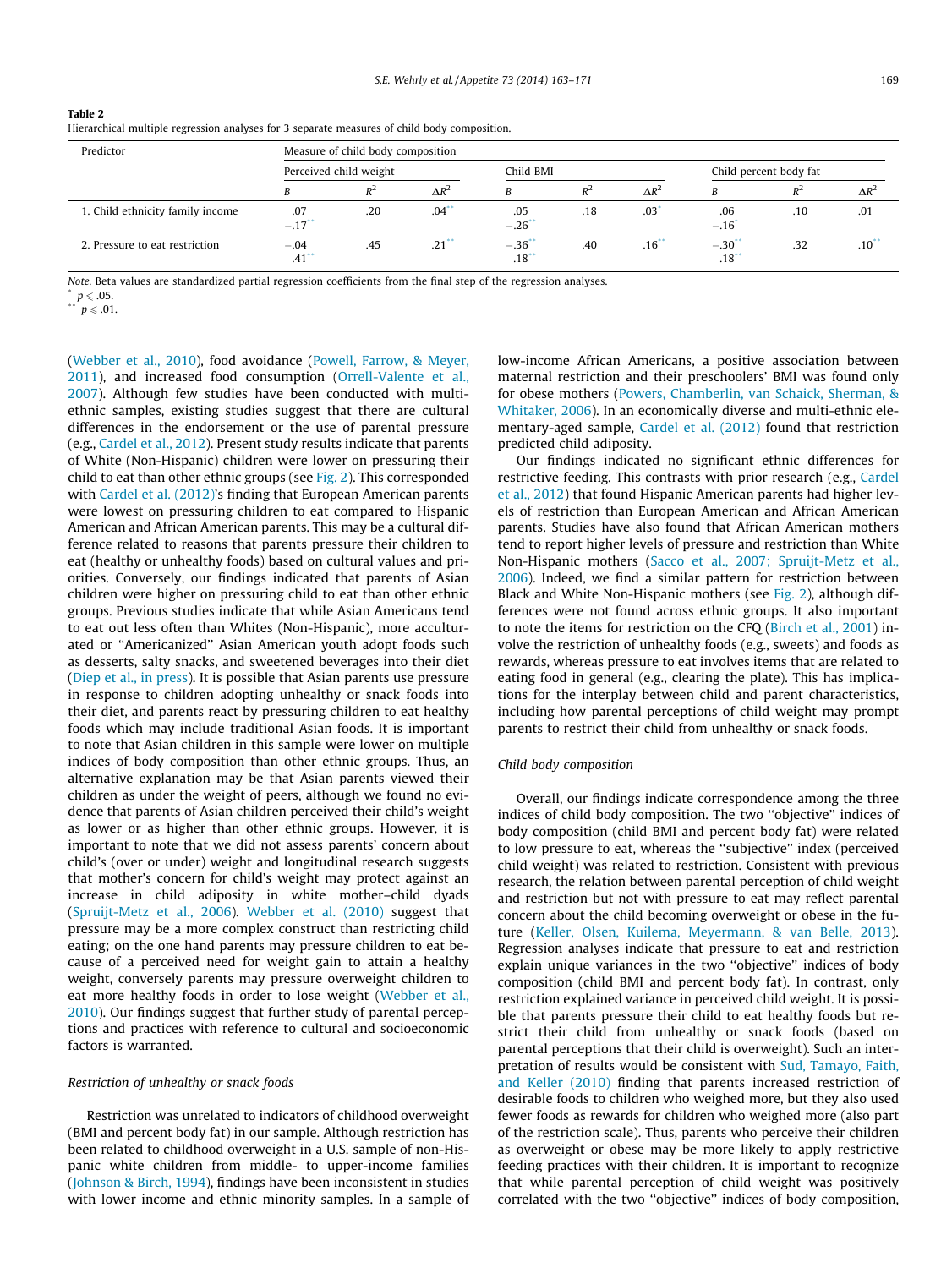<span id="page-7-0"></span>our study results indicate a difference in the associations between child feeding practices and the objective versus subjective measures of child body composition.

Our study's diverse sample allowed us to examine whether there were ethnic differences in the measures of body composition (see [Fig. 1\)](#page-3-0). For White parents, those of Hispanic decent perceived their child to be heavier than those of Non-Hispanic descent, although these two groups did not differ significantly from each other on measures of BMI or percent body fat. This perceptual difference of child weight may be related to cultural differences in what is considered healthy. In Latino culture, parents have reported experiencing familial pressures to raise a ''chubby child'' because a chubby child is considered a healthy child in Latino culture (Lindsay, Sussner, Greaney, & Peterson, 2011). African American and Hispanic parents with limited incomes have reported a desire to raise larger-size children [\(Murashima et al., 2012](#page-8-0)). In our sample, Black children were most at-risk for childhood overweight using the metric of BMI, while Asian children were lowest on BMI and percent body fat (also see [McCarthy et al., 2006\)](#page-8-0).

#### Future directions and conclusion

Above and beyond household income and ethnic influences, pressure to eat and restriction of unhealthy or snack foods are two different types of controlling feeding practices that have unique or additive effects on child weight outcomes (BMI and percent body fat). However, our findings need be interpreted in light of several study limitations. Controlling parental feeding practices were assessed with parent reports, and inclusion of observational data in naturalistic or laboratory settings may allow for triangulation of data. The cross-sectional design of our study does not allow us to determine directionality or causal pathways between parental feeding and child weight. It is possible that child body composition influences parental feeding practices, although preliminary evidence suggests that controlling parental feeding practices have causal influences on child weight as early as 1 year of age (Farrow & Blissett, 2008). Also, we did not include data on parental body composition (e.g., parental BMI) as a potential covariate in our analyses. Future studies employing longitudinal designs will allow for a better understanding of the cumulative effects that parental feeding practices might have on children's developmental outcomes across early and middle childhood. In addition, although our sample was relatively diverse in SES and ethnicity, study results may not readily generalize to international or unique populations. Thus, further research is needed to explore and understand potential ethnic and cultural differences in parental feeding practices as well as parental perceptions of what is considered healthy weight across different developmental stages. Importantly, design and implementation of culturally sensitive and effective interventions for wellness and obesity prevention depends on understanding the relations between parental feeding practices and child weight as well as whether socio-demographic differences exist in those relations ([Musher-Eizenman et al., 2009](#page-8-0)). In summary, our study contributes to the literature on parental control in child feeding and child body composition, and has implications for programs and interventions aimed at helping parents learn about feeding practices that promote children's development of healthy eating habits and simultaneously serve as an obesity prevention strategy ([Mitchell et al., 2013; Skouteris et al., 2011](#page-8-0)).

#### References

- [Birch, L. L., & Davison, K. K. \(2001\). Family environmental factors influencing the](http://refhub.elsevier.com/S0195-6663(13)00454-6/h0005) [developing behavioral controls of food intake and childhood overweight.](http://refhub.elsevier.com/S0195-6663(13)00454-6/h0005) [Pediatric Clinics of North America, 48](http://refhub.elsevier.com/S0195-6663(13)00454-6/h0005)(4), 893–907.
- [Birch, L. L., & Fisher, J. O. \(1998\). Development of eating behaviours among children](http://refhub.elsevier.com/S0195-6663(13)00454-6/h0015) [and adolescents.](http://refhub.elsevier.com/S0195-6663(13)00454-6/h0015) Pediatrics, 101, S539–S549.
- [Birch, L. L., Fisher, J. O., & Davison, K. K. \(2003\). Learning to overeat. Maternal use of](http://refhub.elsevier.com/S0195-6663(13)00454-6/h0020) [restrictive feeding practices promotes girls' eating in the absence of hunger.](http://refhub.elsevier.com/S0195-6663(13)00454-6/h0020) [American Journal of Clinical Nutrition, 78](http://refhub.elsevier.com/S0195-6663(13)00454-6/h0020)(2), 215–220.
- Birch, L. L., Fisher, J. O., Grimm-Thomas, K., Markey, C. N., Sawyer, R., & Johnson, S. L. (2001). Confirmatory factor analysis of the child feeding questionnaire. A measure of parental attitudes, beliefs and practices about child feeding and obesity proneness. Appetite, 36, 201–210. doi: [http://dx.doi.org/10.1006/](http://dx.doi.org/10.1006/appe.2001.0398) [appe.2001.0398.](http://dx.doi.org/10.1006/appe.2001.0398)
- Campbell, K., Andrianopoulos, N., Hesketh, K., Ball, K., Crawford, D., Brennan, L., et al. (2010). Parental use of restrictive feeding practices and child BMI z-score. A 3 year prospective cohort study. Appetite, 55(1), 84–88. [http://dx.doi.org/10.1016/](http://dx.doi.org/10.1016/j.appet.2010.04.006) appet.2010.04.006.
- Cardel, M., Willig, A. L., Dulin-Keita, A., Casazza, K., Beasley, T. M., & Fernández, J. R. (2012). Parental feeding practices and socioeconomic status are associated with child adiposity in a multi-ethnic sample of children. Appetite, 58(1), 347–353. [http://dx.doi.org/10.1016/j.appet.2011.11.005.](http://dx.doi.org/10.1016/j.appet.2011.11.005)
- [Carper, J. L., Fisher, J. O., & Birch, L. L. \(2000\). Young girls' emerging dietary restraint](http://refhub.elsevier.com/S0195-6663(13)00454-6/h0035) [and disinhibition are related to parental control in child feeding.](http://refhub.elsevier.com/S0195-6663(13)00454-6/h0035) Appetite, 35, [121–129](http://refhub.elsevier.com/S0195-6663(13)00454-6/h0035).
- [Cole, T. J., Faith, M. S., Pietrobelli, A., & Heo, M. \(2005\). What is the best measure of](http://refhub.elsevier.com/S0195-6663(13)00454-6/h0040) [adiposity change in growing children. BMI, BMI %, BMI z-score or BMI centile?](http://refhub.elsevier.com/S0195-6663(13)00454-6/h0040) [European Journal of Clinical Nutrition, 59](http://refhub.elsevier.com/S0195-6663(13)00454-6/h0040), 419–425.
- [Costanzo, P. R., & Woody, E. Z. \(1985\). Domain specific parenting styles and their](http://refhub.elsevier.com/S0195-6663(13)00454-6/h0045) [impact on the child's development of particular deviance. The example of](http://refhub.elsevier.com/S0195-6663(13)00454-6/h0045) obesity. [Journal of Social and Clinical Psychology, 3](http://refhub.elsevier.com/S0195-6663(13)00454-6/h0045)(4), 425–445.
- [Cruz, M. L., Shaibi, G. Q., Weigensberg, M. J., Spruijt-Metz, D., Ball, G. D. C., & Goran,](http://refhub.elsevier.com/S0195-6663(13)00454-6/h0050) [M. I. \(2005\). Pediatric obesity and insulin resistance. Chronic disease risk and](http://refhub.elsevier.com/S0195-6663(13)00454-6/h0050) [implications for treatment and prevention beyond body weight modification.](http://refhub.elsevier.com/S0195-6663(13)00454-6/h0050) [Annual Review of Nutrition, 25](http://refhub.elsevier.com/S0195-6663(13)00454-6/h0050), 435–468.
- Diep, C. S., Foster, M. J., McKyer, E. L. J., Goodson, P., Guidry, J. J., & Liew, J. (2013). What are Asian–American youth consuming? A systematic literature review. Journal of Immigrant Minority Health (in press).
- [Faith, M. S., Berkowitz, R. I., Stallings, V. A., Kerns, J., Storey, M., & Stunkard, A. J.](http://refhub.elsevier.com/S0195-6663(13)00454-6/h0060) [\(2004\). Parental feeding attitudes and styles and child body mass index.](http://refhub.elsevier.com/S0195-6663(13)00454-6/h0060) [Prospective analysis of a gene-environment interaction.](http://refhub.elsevier.com/S0195-6663(13)00454-6/h0060) Pediatrics, 114(4), [e429–436.](http://refhub.elsevier.com/S0195-6663(13)00454-6/h0060)
- Faith, M. S., Scanlon, K. S., Birch, L. L., Francis, L. A., & Sherry, B. (2004). Parent-child feeding strategies and their relationships to child eating and weight status. Obesity Research, 12, 1711–1722. [http://dx.doi.org/10.1038/oby.2004.212.](http://dx.doi.org/10.1038/oby.2004.212)
- [Farrow, C. V., & Blissett, J. \(2008\). Controlling feeding practices. Cause or](http://refhub.elsevier.com/S0195-6663(13)00454-6/h0070) [consequence of early child weight?](http://refhub.elsevier.com/S0195-6663(13)00454-6/h0070) Pediatrics, 121, e164–e169.
- [Fiese, B. H., & Jones, B. L. \(2012\). Food and family. A socio-ecological perspective for](http://refhub.elsevier.com/S0195-6663(13)00454-6/h0075) child development. [Advances in Child Development and Behavior, 42](http://refhub.elsevier.com/S0195-6663(13)00454-6/h0075), 307–337.
- [Fisher, J. O., & Birch, L. L. \(1999\). Restricting access to foods and children's eating.](http://refhub.elsevier.com/S0195-6663(13)00454-6/h0080) [Appetite, 32](http://refhub.elsevier.com/S0195-6663(13)00454-6/h0080), 405–419.
- Galloway, A. T., Fiorito, L. M., Francis, L. A., & Birch, L. L. (2006). 'Finish your soup'. Counterproductive effects of pressuring children to eat on intake and affect. Appetite, 46, 318–323. [http://dx.doi.org/10.1016/j.appet.2006.01.019.](http://dx.doi.org/10.1016/j.appet.2006.01.019)
- [Galloway, A. T., Fiorito, L., Lee, Y., & Birch, L. L. \(2005\). Parental pressure,](http://refhub.elsevier.com/S0195-6663(13)00454-6/h0090) [dietarypatterns, and weight status among girls who are ''picky eaters''.](http://refhub.elsevier.com/S0195-6663(13)00454-6/h0090) Journal [of the American Dietetic Association, 105](http://refhub.elsevier.com/S0195-6663(13)00454-6/h0090), 541–548.
- Gregory, J. E., Paxton, S. J., & Brozovic, A. M. (2010). Pressure to eat and restriction are associated with child eating behaviours and maternal concern about child weight, but not child body mass index, in 2- to 4-year-old children. Appetite, 54(3), 550–556. [http://dx.doi.org/10.1016/j.appet.2010.02.013.](http://dx.doi.org/10.1016/j.appet.2010.02.013)
- [Hennessy, E., Hughes, S. O., Goldberg, J. P., Hyatt, R. R., & Economos, C. D. \(2010\).](http://refhub.elsevier.com/S0195-6663(13)00454-6/h0100) [Parent behavior and child weight status among a diverse group of underserved](http://refhub.elsevier.com/S0195-6663(13)00454-6/h0100) [rural families.](http://refhub.elsevier.com/S0195-6663(13)00454-6/h0100) Appetite, 54, 369–377.
- [Hughes, S. O., Power, T. G., Fisher, J. O., Mueller, S., & Nicklas, T. A. \(2005\). Revisiting](http://refhub.elsevier.com/S0195-6663(13)00454-6/h0105) [a neglected construct. Parenting styles in a child-feeding context.](http://refhub.elsevier.com/S0195-6663(13)00454-6/h0105) Appetite, 44[\(1\), 83–92](http://refhub.elsevier.com/S0195-6663(13)00454-6/h0105).
- [Hurley, K. M., Cross, M. B., & Hughes, S. O. \(2011\). A systematic review of responsive](http://refhub.elsevier.com/S0195-6663(13)00454-6/h0110) [feeding and child obesity in high-income countries.](http://refhub.elsevier.com/S0195-6663(13)00454-6/h0110) The Journal of Nutrition, 141[\(3\), 495–501](http://refhub.elsevier.com/S0195-6663(13)00454-6/h0110).
- [Jansen, E., Mulkens, S., & Jansen, A. \(2007\). Do not eat the red food! Prohibition of](http://refhub.elsevier.com/S0195-6663(13)00454-6/h0115) [snacks leads to their relatively higher consumption in children.](http://refhub.elsevier.com/S0195-6663(13)00454-6/h0115) Appetite, 49(3), [572–577](http://refhub.elsevier.com/S0195-6663(13)00454-6/h0115).
- [Johnson, S. L., & Birch, L. L. \(1994\). Parents' and children's adiposity and eating style.](http://refhub.elsevier.com/S0195-6663(13)00454-6/h0120) Pediatrics, 94[\(5\), 653–661](http://refhub.elsevier.com/S0195-6663(13)00454-6/h0120).
- [Keller, K. L., Olsen, A., Kuilema, L., Meyermann, K., & van Belle, C. \(2013\). Predictors](http://refhub.elsevier.com/S0195-6663(13)00454-6/h0125) [of parental perceptions and concerns about child weight.](http://refhub.elsevier.com/S0195-6663(13)00454-6/h0125) Appetite, 62, 96–102.
- [Kuczmarski, R. J., Ogden, C. L., Grummer-Strawn, L. M., Flegal, K. M., Guo, S. S., Wei,](http://refhub.elsevier.com/S0195-6663(13)00454-6/h0130) [R., et al. \(2000\). CDC growth charts. United States.](http://refhub.elsevier.com/S0195-6663(13)00454-6/h0130) Advance Data, 314, 1–27.
- [Larson, N. I., & Story, M. T. \(2011\). Food insecurity and weight status among U.S.](http://refhub.elsevier.com/S0195-6663(13)00454-6/h0135) [children and families. A review of the literature.](http://refhub.elsevier.com/S0195-6663(13)00454-6/h0135) American Journal of Preventive [Medicine, 40](http://refhub.elsevier.com/S0195-6663(13)00454-6/h0135), 166–173.
- Liew, J., Kwok, O., Chang, Y., Chang, B. W., & Yeh, Y. (2013). Parental autonomy support predicts academic achievement through emotion-related selfregulation and adaptive skills in Chinese American adolescents. Asian American Journal of Psychology (in press).
- [Lindsay, A. C., Sussner, K. M., Greaney, M. L., & Peterson, K. E. \(2011\). Latina mothers'](http://refhub.elsevier.com/S0195-6663(13)00454-6/h0145) [beliefs and practices related to weight status, feeding, and the development of](http://refhub.elsevier.com/S0195-6663(13)00454-6/h0145) child overweight. [Public Health Nursing, 28](http://refhub.elsevier.com/S0195-6663(13)00454-6/h0145), 107–118.
- May, A. L., Donohue, M., Scanlon, K. S., Sherry, B., Dalenius, K., Faulkner, P., et al. (2007). Child-feeding strategies are associated with maternal concern about children becoming overweight, but not children's weight status. Journal of the